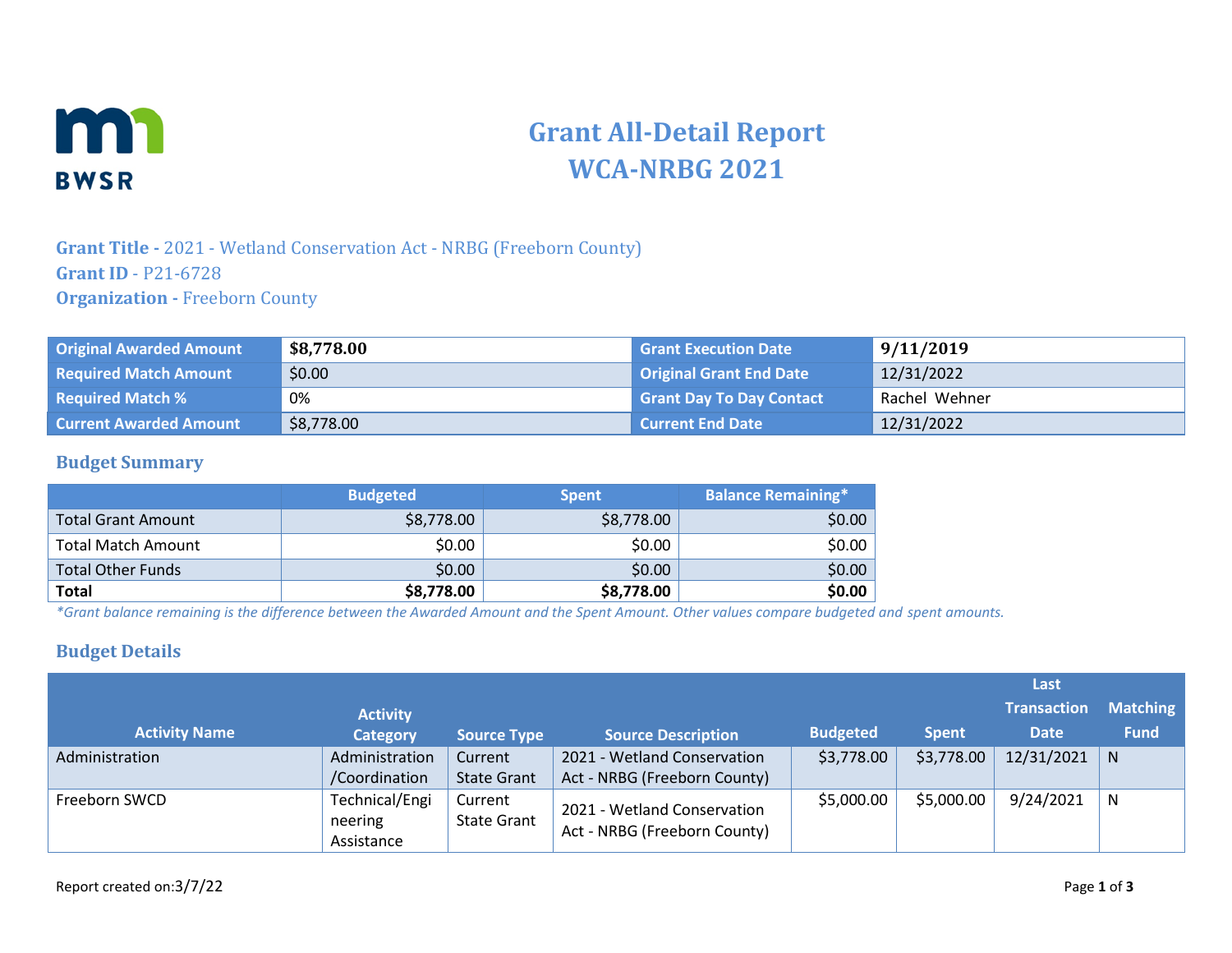# **Activity Details Summary**

| <b>Activity Details</b> | Total Action Count Total Activity Mapped | <b>Proposed Size / Unit</b> | <b>Actual Size / Unit</b> |
|-------------------------|------------------------------------------|-----------------------------|---------------------------|
|                         |                                          |                             |                           |

#### **Proposed Activity Indicators**

| <b>Activity Name</b> | <b>Indicator Name</b> | <b>Value &amp; Units</b> | <b>Waterbody</b> | <b>Calculation Tool</b> | Comments |
|----------------------|-----------------------|--------------------------|------------------|-------------------------|----------|
|                      |                       |                          |                  |                         |          |

# **Final Indicators Summary**

| <b>Indicator Name</b> | <b>Total Value</b> | <b>Unit</b> |
|-----------------------|--------------------|-------------|
|                       |                    |             |

# **Grant Activity**

| <b>Grant Activity - Administration</b> |                                                                         |                 |           |
|----------------------------------------|-------------------------------------------------------------------------|-----------------|-----------|
| <b>Description</b>                     |                                                                         |                 |           |
| Category                               | ADMINISTRATION/COORDINATION                                             |                 |           |
| <b>Start Date</b>                      | $1$ -Jan- $21$                                                          | <b>End Date</b> | 31-Dec-21 |
| <b>Has Rates and Hours?</b>            | Yes                                                                     |                 |           |
| <b>Actual Results</b>                  | Time tracking for Environmental Health Coordinator at \$56.20 per hour: |                 |           |
|                                        | 148 hours of administration and landowner assistance: \$8317.60         |                 |           |
|                                        | 6 hours for TEP meetings: \$337.20                                      |                 |           |
|                                        | 9 hours for onsite visits: \$505.80                                     |                 |           |
|                                        | 47 hours for training: \$2641.40                                        |                 |           |